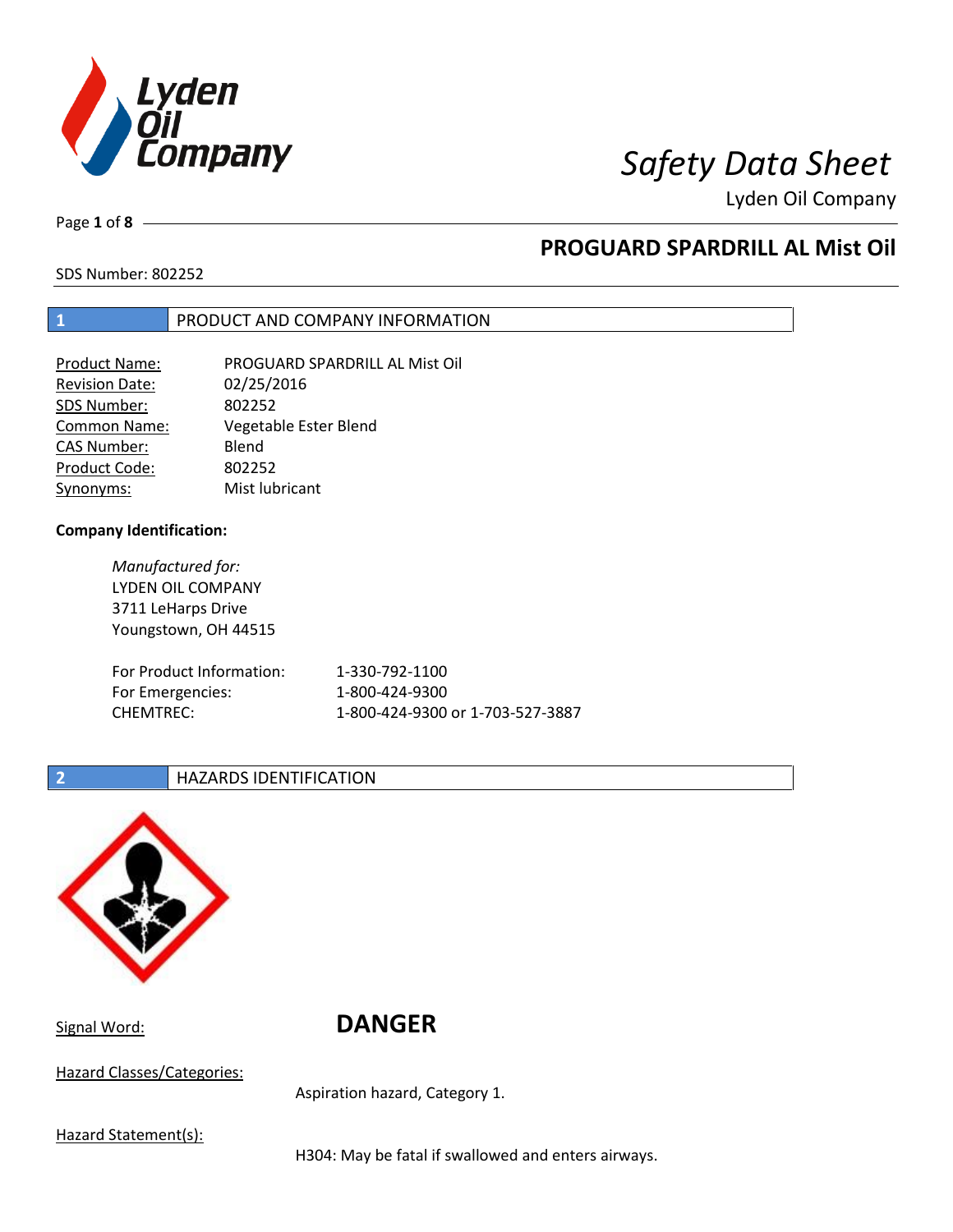

Page **2** of **8**

# **PROGUARD SPARDRILL AL Mist Oil**

SDS Number: 802252

### Precaution Statement(s): P101: If medical advice is needed, have product container or label at hand. P102: Keep out of reach of children. P103: Read label before use. P301+310: IF SWALLOWED: Immediately call a POISON CENTER/doctor. P331: Do NOT induce vomiting. P405: Store locked up. P501: Dispose of contents/container in accordance with local/regional/national/international regulation.

### Other Hazard Statement(s):

-NFPA Ratings: Health  $= 1$  $Fire = 1$ Reactivity  $= 0$ 

Repeated exposure may cause skin dryness or cracking.

### **3** COMPOSITION / INFORMATION ON INGREDIENTS

#### Ingredients:

*Mixture of the substances listed below with nonhazardous additions.*

| <b>Chemical Name</b>     | <b>CAS Number</b> | Percentage |
|--------------------------|-------------------|------------|
| Non Hazardous Components | N/A               | N/A        |

*\*Any concentration shown as a range is to protect confidentiality or is due to batch variation.*

| <b>FIRST AID MEASURES</b> |
|---------------------------|
|                           |

#### Description of First Aid Measures:

Inhalation:

If symptoms develop, move victim to fresh air and keep in a position comfortable for breathing. If symptoms persist, obtain medical attention.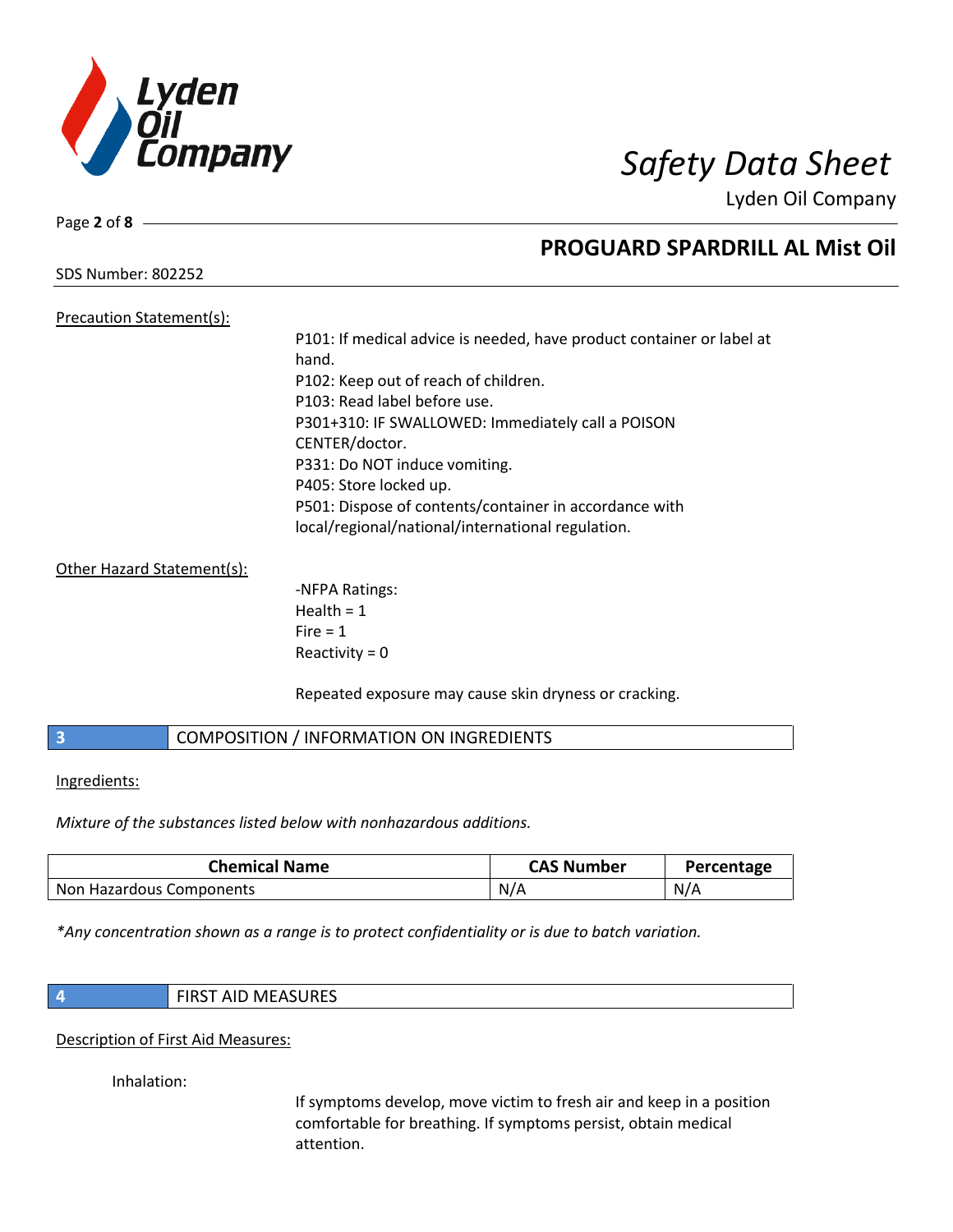

| Page 3 of 8 -                                 |                        |                                                                                                                                                                                                   |  |
|-----------------------------------------------|------------------------|---------------------------------------------------------------------------------------------------------------------------------------------------------------------------------------------------|--|
|                                               |                        | <b>PROGUARD SPARDRILL AL Mist Oil</b>                                                                                                                                                             |  |
| <b>SDS Number: 802252</b>                     |                        |                                                                                                                                                                                                   |  |
| Skin Contact:                                 |                        | Wash with soap and water. Remove contaminated clothing and wash<br>before reuse. Get medical attention if needed.                                                                                 |  |
| Eye Contact:                                  |                        | Rinse opened eye for at least 15 minutes under running water. If<br>symptoms persist, consult medical attention.                                                                                  |  |
| Ingestion:                                    |                        | If swallowed, do NOT induce vomiting: transport to nearest medical<br>facility for additional treatment. If vomiting occurs spontaneously,<br>keep head below hips to prevent aspiration.         |  |
| Symptoms and Effects, both acute and delayed: |                        | No further relevent data available.                                                                                                                                                               |  |
| <b>Recommended Actions:</b>                   |                        | Treat symptomatically. Call a doctor or poison<br>control center for guidance.                                                                                                                    |  |
| 5                                             | FIRE FIGHTING MEASURES |                                                                                                                                                                                                   |  |
| Recommended Fire-Extinguishing Equipment:     |                        | Use dry powder, foam, or carbon dioxide fire<br>extinguishers. Water may be ineffective in fighting<br>an oil fire unless used by experienced fire fighters.                                      |  |
| Possible Hazards During a Fire:               |                        | Hazardous combustion products may include: A<br>complex mixture of airborne solid and liquid<br>particulates and gases (smoke). Carbon monoxide.<br>Unidentified organic and inorganic compounds. |  |
| Recommendations to Firefighters:              |                        |                                                                                                                                                                                                   |  |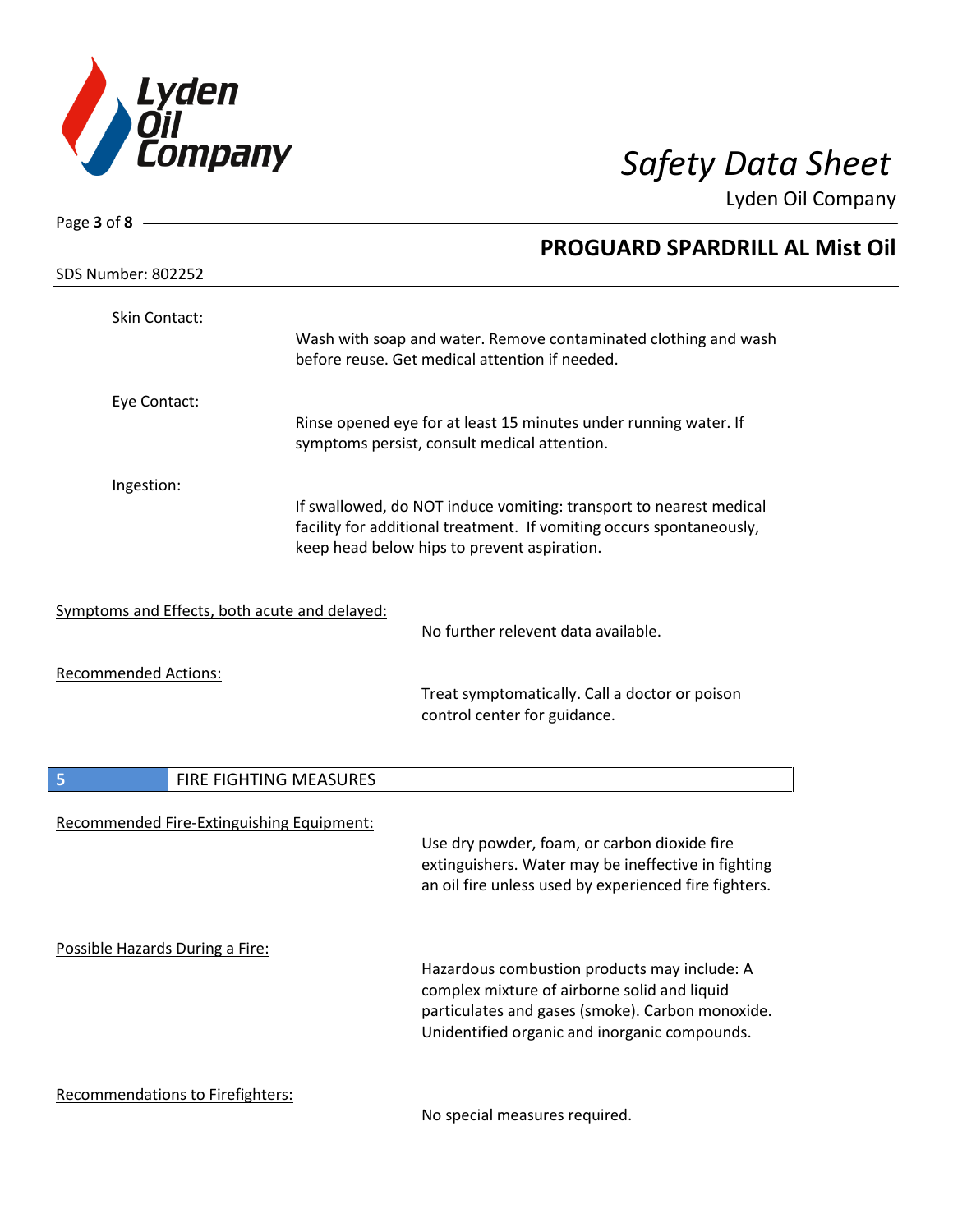

**PROGUARD SPARDRILL AL Mist Oil**

Lyden Oil Company

SDS Number: 802252

Page **4** of **8**

# **6** ACCIDENTAL RELEASE MEASURES Personal Precautions: Avoid contact with skin, eyes, and clothing. Keep away from sources of ignition. Emergency Procedures: Contain spilled material, collect in suitable and properly labeled containers. Environmental Precautions: Do not allow to reach sewage system or any water course. Do not allow to enter ground waters. Cleanup Procedures: Pick up excess with inert absorbant material. **7 HANDLING AND STORAGE** Handling Precautions: Handle with care and avoid spillage on the floor. Do not cut, weld, drill, grind, braze, or solder container. Storage Requirements: Keep container tightly sealed. Keep away from sources of ignition. **8** EXPOSURE CONTROLS / PERSONAL PROTECTION

#### Exposure Limits:

The product does not contain any relevant quantities of materials with critical values that have to be monitored at the workplace.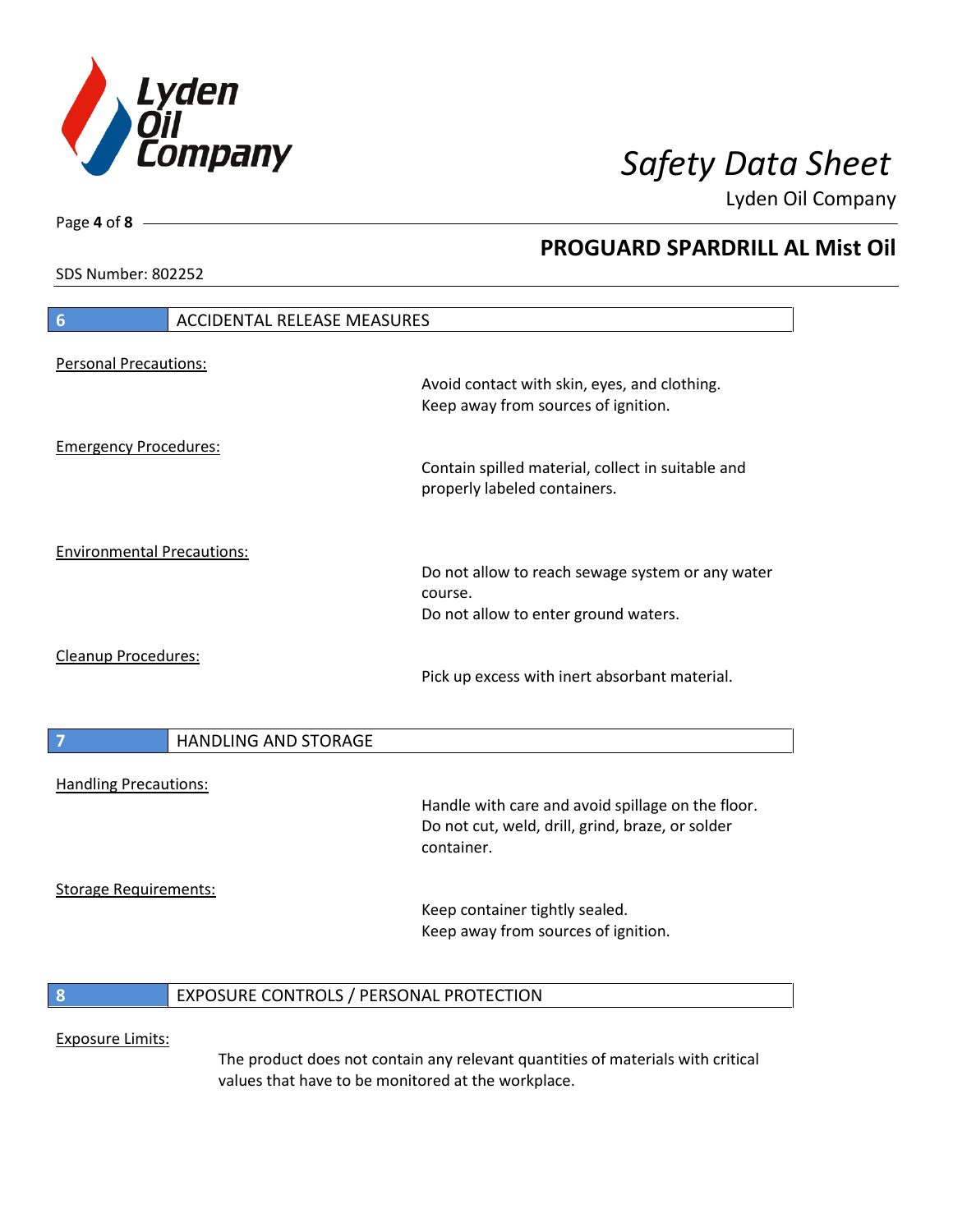

Page **5** of **8**

# **PROGUARD SPARDRILL AL Mist Oil**

### SDS Number: 802252

Engineering Controls:

All ventilation should be designed in accordance with OSHA standard (29 CFR 1910.94).

Personal Protective Equipment:

Wash hands before breaks and at the end of work. Use safety glasses and gloves.

### **9** PHYSICAL AND CHEMICAL PROPERTIES

| Color:                        | Blue                                         |
|-------------------------------|----------------------------------------------|
| <b>Physical State:</b>        | Liquid                                       |
| Odor:                         | Characteristic                               |
| <b>Odor Threshold:</b>        | Data not available                           |
| pH:                           | Data not available                           |
| <b>Melting Point:</b>         | Data not available                           |
| <b>Boiling Point:</b>         | $>500^\circ$ F                               |
| <b>Boiling Range:</b>         | Data not available                           |
| Flash Point:                  | $315^\circ$ F                                |
| <b>Evaporation Rate:</b>      | $\leq 1$ (where Butyl Acetate = 1)           |
| Flammability:                 | Data not available                           |
| Flammability Limits:          | Data not available                           |
| Vapor Pressure:               | Data not available                           |
| Vapor Density:                | Data not available                           |
| <b>Relative Density:</b>      | 0.8871                                       |
| Solubilities:                 | Insoluble in water                           |
| <b>Partition Coefficient:</b> | Data not available                           |
| Auto-Ignition Temperature:    | Data not available                           |
| Decomposition Temperature:    | Data not available                           |
| Viscosity:                    | <10 mm <sup>2</sup> /sec (kinematic at 40°C) |

### **10** STABILITY AND REACTIVITY

Stability:

Stable under normal conditions.

Reactivity:

Not reactive under normal conditions.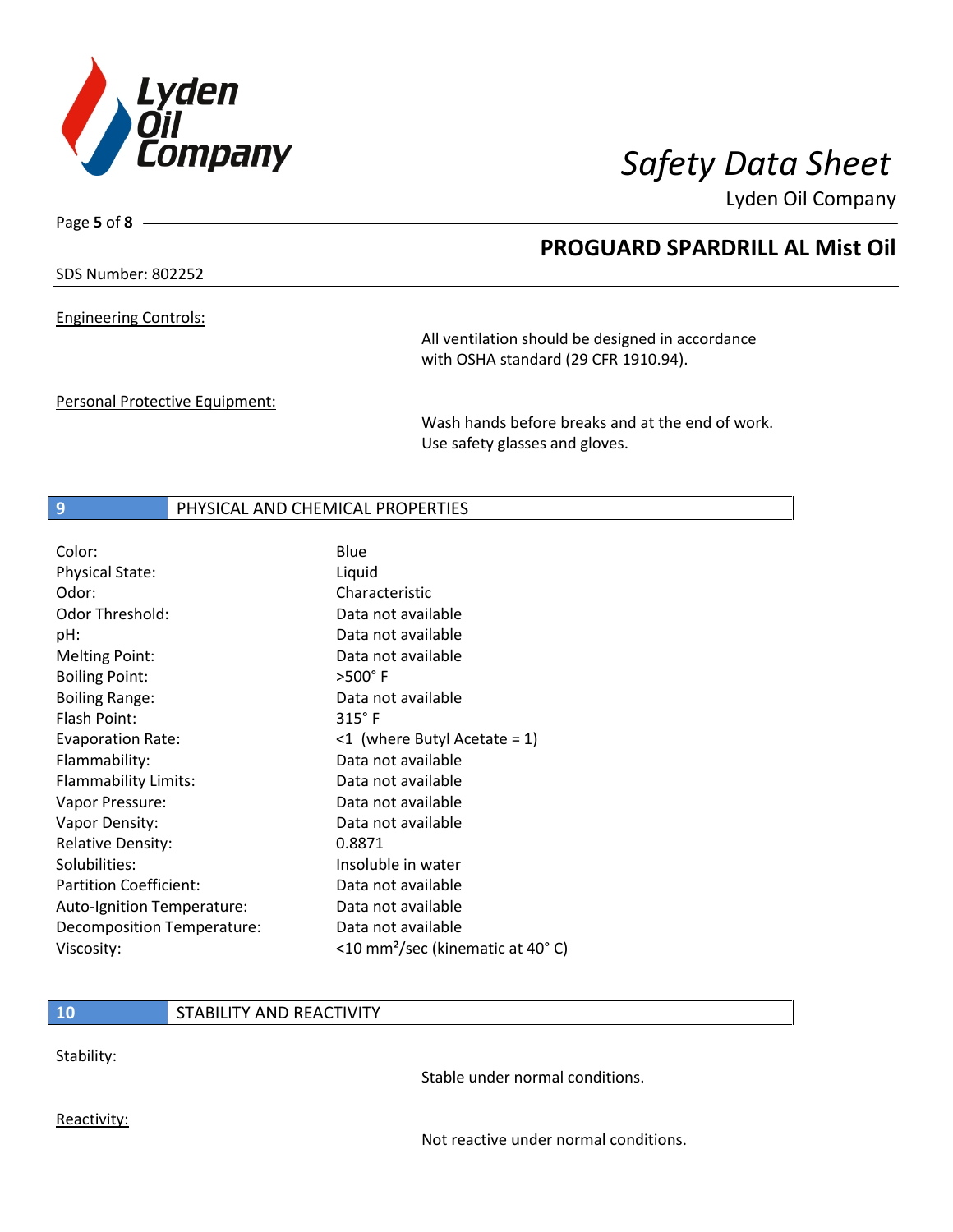

Page **6** of **8**

Lyden Oil Company

|                                        | <b>PROGUARD SPARDRILL AL Mist Oil</b>                                   |
|----------------------------------------|-------------------------------------------------------------------------|
| <b>SDS Number: 802252</b>              |                                                                         |
| <b>Conditions to Avoid:</b>            | Extreme temperature, sparks, open flame, and                            |
|                                        | direct sunlight.                                                        |
| <b>Hazardous Reactions:</b>            |                                                                         |
|                                        | No known hazardous reactions.                                           |
| <b>Incompatible Materials:</b>         |                                                                         |
|                                        | Strong oxidizers and strong reducing agents.                            |
| <b>Decomposition Products:</b>         |                                                                         |
|                                        | Oxides of carbon, phosphorus, and hydrogen.                             |
|                                        |                                                                         |
| 11<br><b>TOXICOLOGICAL INFORMATION</b> |                                                                         |
| Routes of Exposure:                    |                                                                         |
|                                        | Skin and eye contact are the primary routes of                          |
|                                        | exposure although exposure may occur following<br>accidental ingestion. |

Exposure Effects:

Measures of Toxicity:

No test data available.

Carcinogenic/Mutagenic Precautions:

Non-carcinogenic and not expected to be mutagentic.

May be fatal if swallowed and enters airways.

### **12** ECOLOGICAL INFORMATION

#### Ecological Precautions:

Avoid exposing to the environment.

Ecological Effects:

No specific environmental or aquatic data available.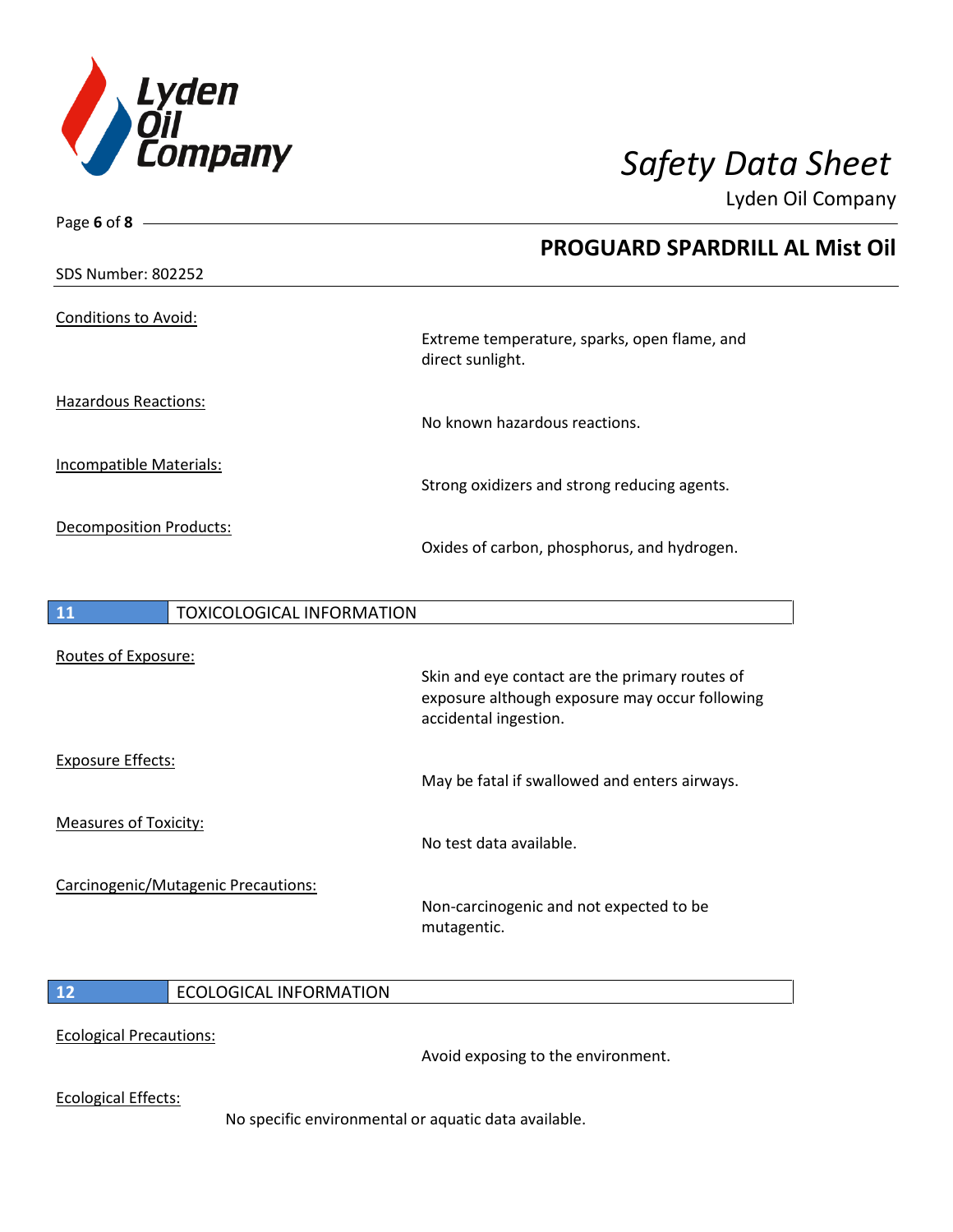

**PROGUARD SPARDRILL AL Mist Oil**

Lyden Oil Company

SDS Number: 802252

| 13                                                                                                | DISPOSAL CONSIDERATIONS                                                                   |                                                                                             |
|---------------------------------------------------------------------------------------------------|-------------------------------------------------------------------------------------------|---------------------------------------------------------------------------------------------|
| Disposal Methods:                                                                                 |                                                                                           |                                                                                             |
|                                                                                                   |                                                                                           | Dispose of waste material in accordance with all<br>local, state, and federal requirements. |
| <b>Disposal Containers:</b>                                                                       |                                                                                           | Use properly approved container for disposal.                                               |
| <b>Special Precautions:</b>                                                                       |                                                                                           | Do not flush to surface waters or drains.                                                   |
|                                                                                                   |                                                                                           |                                                                                             |
| 14                                                                                                | <b>TRANSPORT INFORMATION</b>                                                              |                                                                                             |
| <b>UN Number:</b><br><b>UN Shipping Name:</b><br><b>Transport Hazard Class:</b><br>Packing Group: | Data not available<br>Lubricating Oil, N.O.S.<br>Data not available<br>Data not available |                                                                                             |
| <b>Environmental Hazards:</b>                                                                     |                                                                                           | Data not available                                                                          |
| <b>Bulk Transport Guidance:</b>                                                                   |                                                                                           | Data not available                                                                          |
| <b>Special Precautions:</b>                                                                       |                                                                                           | Not regulated by DOT.                                                                       |
| 15                                                                                                | <b>REGULATORY INFORMATION</b>                                                             |                                                                                             |

This material and all of its components are listed on the Inventory of Existing Chemical Substances under the Toxic Substances Control Act.

## Page **7** of **8**

 $\overline{\phantom{a}}$